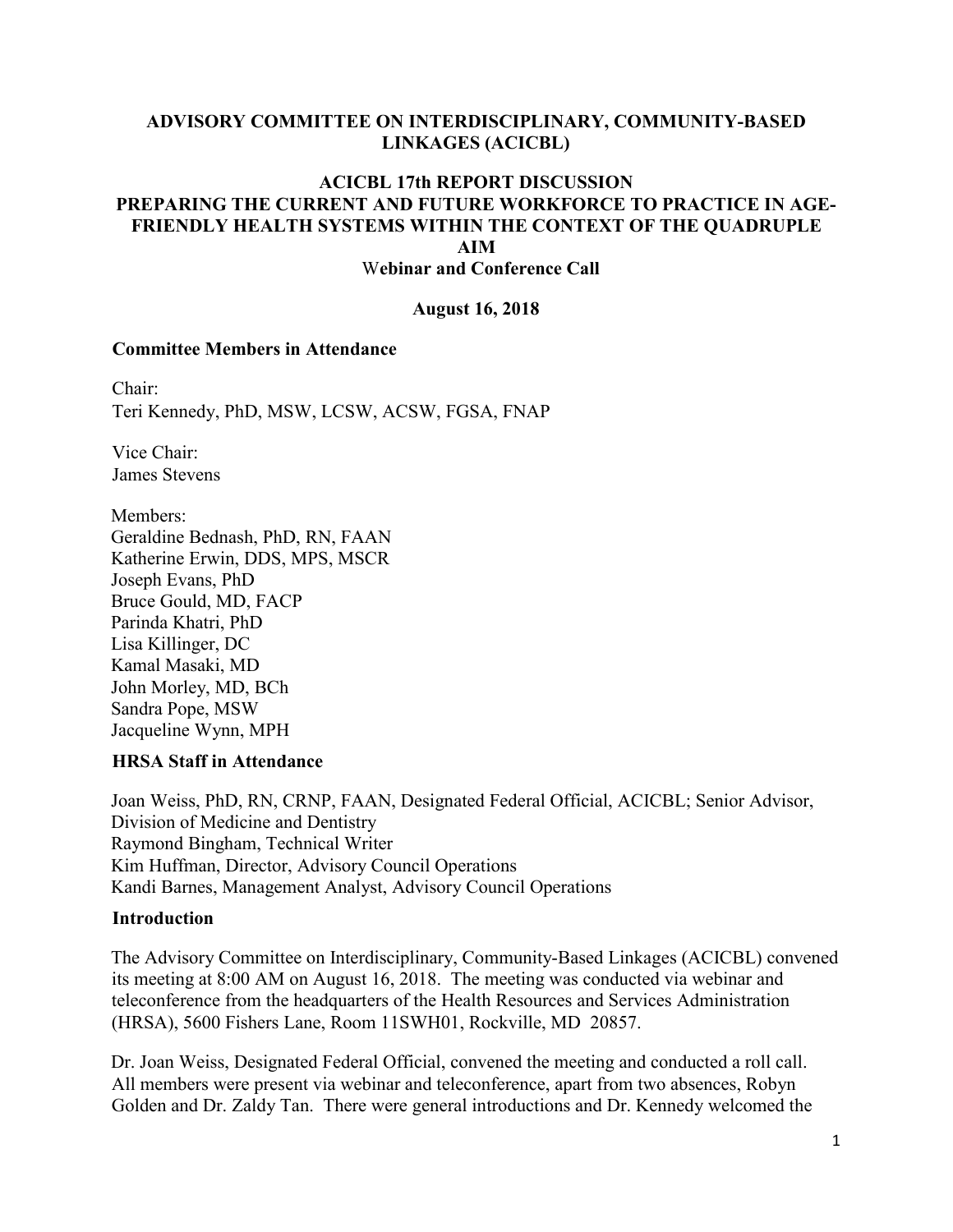members. Dr. Weiss reviewed the agenda and turned the meeting over to Dr. Teri Kennedy, the ACICBL chair. The minutes from the previous meeting were unanimously approved.

# **ACICBL 17th Report Discussion**

Dr. Kennedy opened the discussion on the recommendations drafted for the ACICBL 17<sup>th</sup> report on transforming clinical training environments into integrated primary care systems that are agefriendly and training the workforce to practice in these systems. She summarized previous discussions regarding accreditation standards and how education in age-friendly practice linked to the Committee's authorizing law, Title VII, Part D, of the Public Health Service Act.

For the first recommendation encouraging HRSA to improve their education programs, members discussed wording to maximize clarity and inclusivity of all medical professions in primary care. One member urged focusing more on the educational system instead of the accrediting bodies for the recommendations. Dr. Kennedy suggested that the committee consider drafting a separate letter to accrediting bodies to encourage them to prepare students for work in an interprofessional fashion for team-based care to produce age-friendly healthcare delivery.

For the second recommendation on reimbursement payment incentive models, one member instead suggested a payment model to incentivize the field to invest in building infrastructure for either age-friendly or interprofessional collaboration. The member cautioned that the recommendation not be too prescriptive and recommended focusing on global value-based incentives. The Committee finalized this second recommendation after the presentation.

## **Presentation: Advancing towards Value-Based Care: Overview of History of Dementia Care Elements and Quality Measures**

Dr. Weiss introduced Gary Epstein-Lubow, MD, Medical Director of the Center for Memory Health at Hebrew SeniorLife in Boston, Massachusetts. Dr. Epstein-Lubow explained that he had given this presentation at the Advisory Council on Alzheimer's Research, Care, and Services. He began his presentation by crediting Ellen Blackwell and Shari Ling from the Centers for Medicare & Medicaid Services (CMS) for their contributions to his presentation.

Dr. Epstein-Lubow provided a primer on quality measures, including the definition, data sources, and different types of quality measures. Specific to dementia-care quality measures, he described the 11 process measures developed by the RAND Corporation including patient and caregiver measures in attention to neuropsychiatric symptoms and safety. He reviewed the Physician Quality Reporting System (PQRS) comprising 10 measures and CMS' replacement of the PQRS with the Merit-based Incentive Payment System (MIPS) since 2017. He emphasized that under MIPS, there are six measures that health systems and practices can voluntarily choose to report on, whereas the remaining PQRS measures had not yet transfered over to the Quality Payment Program (QPP) system.

Next, Dr. Epstein-Lubow introduced the National Quality Forum (NQF) report that identified comprehensive measures for patients, caregivers, and dementia capability respectively. He stated that a separate tool developed by the Administration for Community Living is available to explicate the concept of "dementia capability", and briefly described how some measures could be relevant to ACICBL.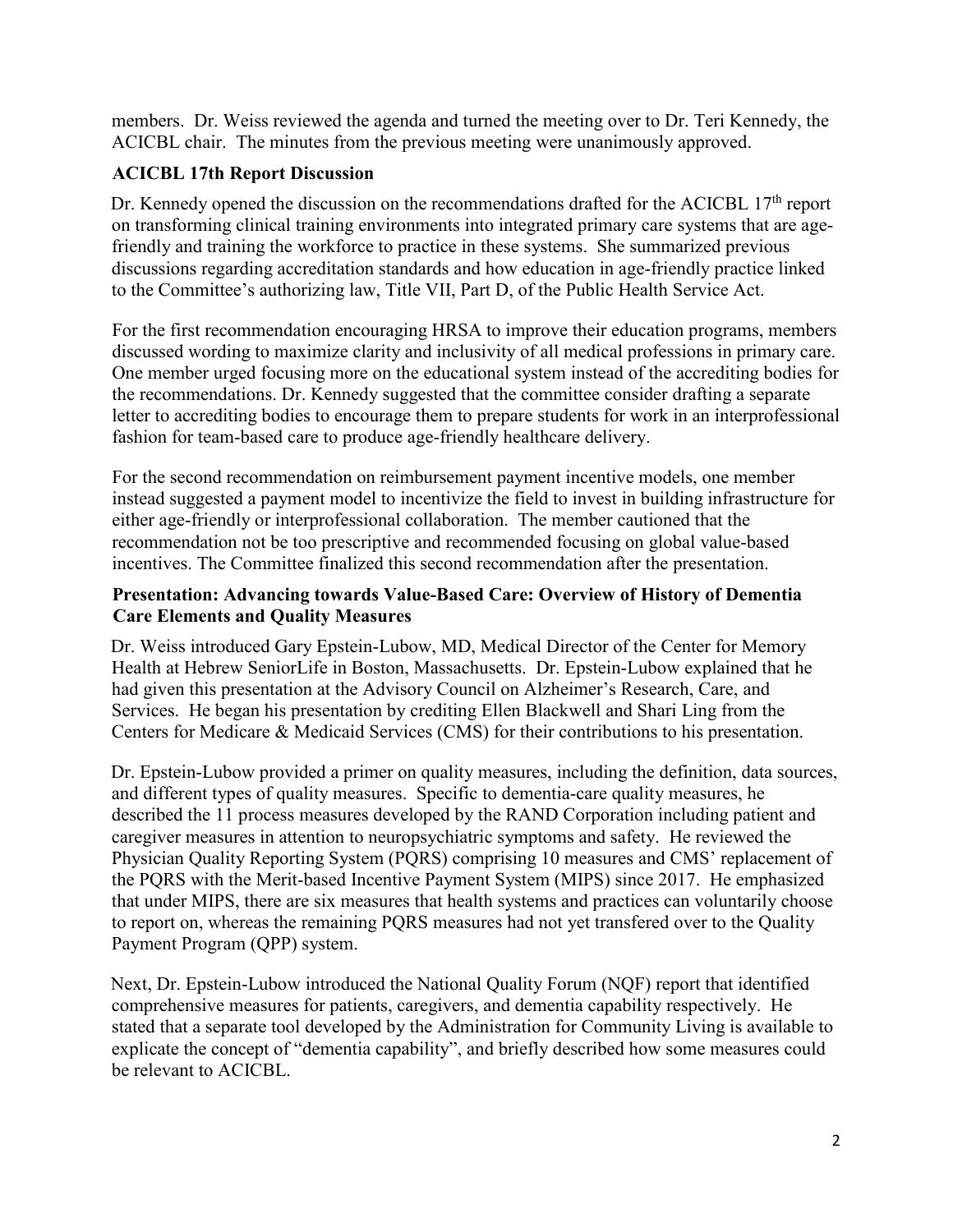Then, Dr. Epstein-Lubow compared the domestic Consumer Assessment of Healthcare Providers and Systems (CAHPS) survey tool that was not specific for dementia versus international approaches by the National Institute for Health & Care Excellence (NICE) in the United Kingdom. Another dementia-specific tool he described is the International Consortium on Health Outcome Measures (ICHOM), and noted that it tracked the results of symptoms experienced by patients and caregivers to assess changes over time.

Dr. Epstein-Lubow later explained a new initiative by CMS called "meaningful measures" that has a high potential to impact people living with cognitive symptoms and the quality of care that they have received. He focused upon one of the six goals in the initiative – strengthening personal and family engagement as partners in their care – as an example to illustrate how meaningful measures leveraged valid and reliable single measures available from multiple sources into a comprehensive process. Dr. Epstein-Lubow encouraged the audience to consider how home and community-based services measures or research in sub-populations may better inform the Committee on linking services.

Finally, Dr. Epstein-Lubow explored models of care that do and do not have measures in place. Specifically, he outlined the models of dementia care research conducted by ASPE and RTI that summarized how all the measures related to each other. Dr. Epstein-Lubow concluded with an example study on how CMS identified suggested measures that met domain criteria to build a care planning code.

## **Discussion of presentation**

Dr. Kennedy thanked Dr. Epstein-Lubow for his presentation and asked for his advice on what the Committee could do to advance the collection of comparable data to keep the focus on dementia-capable care. Dr. Epstein-Lubow replied that CMS is unable to mandate particular measure sets and Dr. Kennedy agreed the ACICBL could educate decision makers to adopt the meaningful measures approach for those CMS is unable to mandate.

One member commented that NICE also recommended cognitive stimulation therapy, reminiscence therapy, and cognitive rehabilitation as additional interprofessional data to consider. When Dr. Epstein-Lubow asked Dr. Weiss for how ACICBL is similar to the advisory committee work done under the National Alzheimer's Project Act ("NAPA Council"), Dr. Weiss explained that there is a lot of overlap especially because of the focus on age-friendly systems at that time. She provided data on HRSA's Geriatrics Workforce Enhancement Program (GWEP) grants and the relevant initiatives that have come forth. Dr. Epstein-Lubow referred her to a recommendation on value-based care made by the latest NAPA Council meeting in hopes that ACICBL recommendations could complement it regarding age-friendly health systems.

# **ACICBL 17th Report Discussion (continued)**

The Committee continued discussion over clarifying which entity would be responsible for adopting a value-based payment system, and how that could potentially affect the practices of Federally Qualified Health Centers (FQHC) and Community Health Centers (CHC), that are not adequately equipped to adopt such a change. After extensive deliberation, the Committee finalized their second recommendation. For the third recommendation, the Committee decided to focus on enhancing education and briefly discussed the fourth recommendation.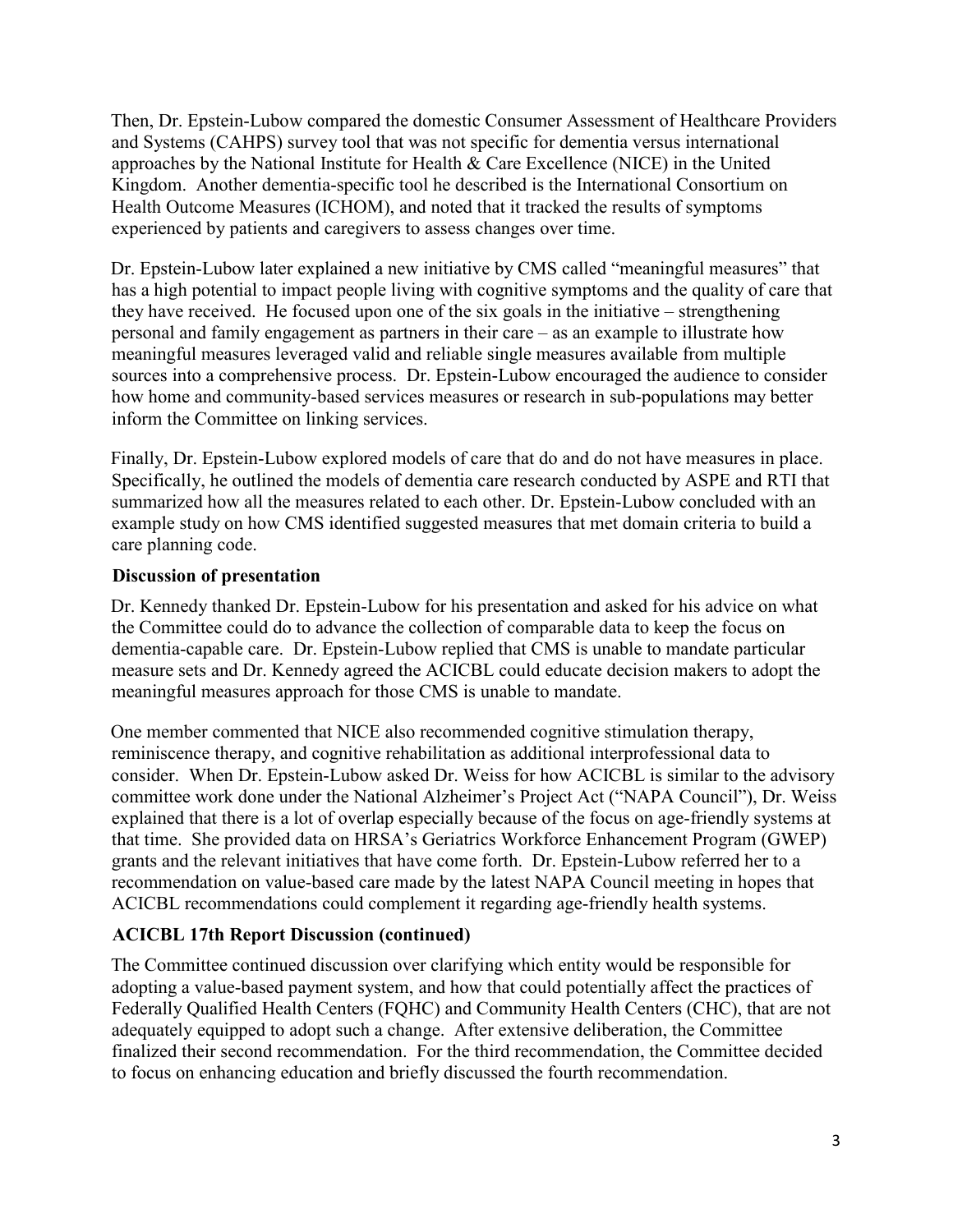During the lunch break, Dr. Kennedy drafted the fourth and fifth recommendations per previous discussions. Upon return of all the members, the Committee reviewed all the recommendations thus far and merged their initial first and third ideas. This was followed by brief discussion over the quadruple aim and whether the Committee needed to make a recommendation specific to clinician well-being and resilience.

Dr. Kennedy moved the discussion to review and accept all four final recommendations that:

The ACICBL recommends that HRSA's Title VII, Part D funding opportunity announcements include language to prepare the current and future workforce to transform integrated primary care clinical learning environments/settings into interprofessional age-friendly healthcare systems. Education and training will prepare the workforce to deliver population healthcare within value-based payment models in age-friendly healthcare systems.

The ACICBL recommends that HRSA's Title VII, Part D education and training programs prepare students, faculty, practitioners, and direct services workers to transform integrated primary care clinical learning environments/settings to become age-friendly healthcare systems.

The ACICBL recommends the adoption of value-based payment models that incentivize agefriendly interprofessional collaborative care to facilitate the transformation of existing healthcare delivery systems into age-friendly healthcare systems. [for CMS] [a lever for moving systems along, e.g., FQHC/CHC]

The ACICBL recommends that HRSA's Title VII, Part D funding opportunity announcements include educating and training the workforce to deliver population healthcare within value-based payment models in age-friendly health systems.

Dr. Epstein-Lubow recommended that the ACICBL supports the NAPA Counsel's Clinical Care Sub-Committee #5 recommendation re: value-based care within the context of age-friendly integrated primary care systems.

The ACICBL recommends that health professions programs integrate age-friendly principles into their curricula to prepare a current and future workforce competent to deliver age-friendly healthcare.

The ACICBL recommends that HRSA, in collaboration with health professions organizations and academia, develop competencies to advance practice in age-friendly healthcare systems.

Clinician wellbeing and resilience (support report/adapt a recommendation/support recommendation with caveats)

The ACICBL recommends that HRSA work across divisions and programs to include specific language in funding opportunity announcements to prevent burnout and foster clinician/team wellbeing, resilience, and retention to advance the Quadruple Aim through interprofessional collaborative practice. [National Academies report on clinician wellbeing and burnout]

The Committee then reviewed draft recommendations by the Advisory Committee on Training in Primary Care Medicine and Dentistry (ACTPCMD) that discussed burnout, clinician well-being,